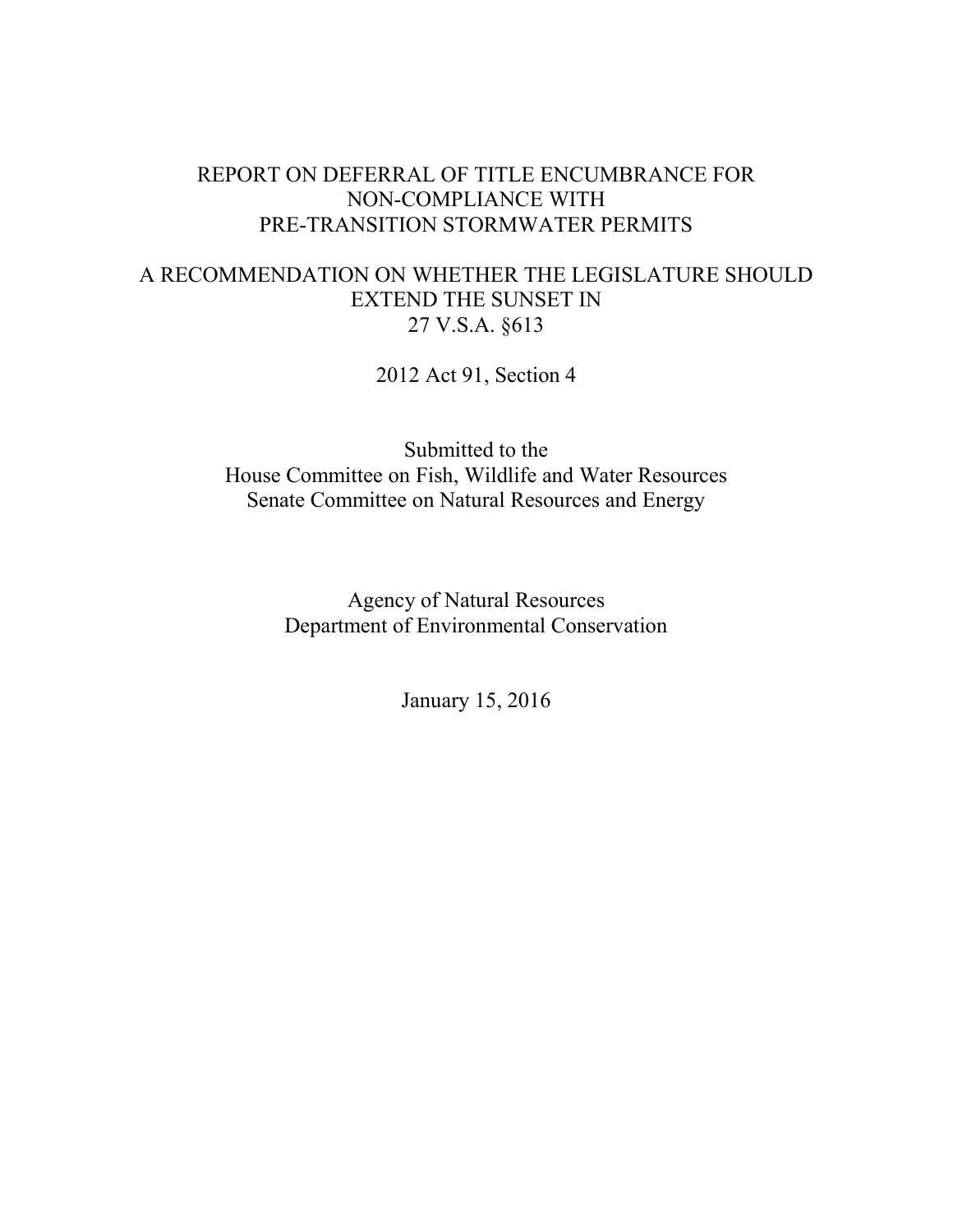## **INTRODUCTION**

This report is prepared pursuant to Sec. 4 of Act 91 of the Acts of 2011 and reports on whether 27 V.S.A. §613 (encumbrance on title; failure to obtain a pre-transition stormwater permit) should be repealed. For the reasons described herein, the Department recommends that 27 V.S.A. §613 not be repealed before 2017.

### **BACKGROUND**

There exist roughly a few hundred expired stormwater permits in the stormwater-impaired waters that were issued before the adoption of current standards (i.e. the Vermont Stormwater Management Manual). To prevent a title defect on the holder of an expired permit during the period before there is a watershed or general permit implementing the TMDL (total maximum daily load), 27 V.S.A. §613 provides a process for ensuring clean title provided the holder of the permit undertakes certain land recording and notification (to DEC) steps. 27 V.S.A. §613 is set be repealed effective June 30, 2016.

All of the non-mountain stormwater-impaired waters now have a general permit, i.e. the Municipal Separate Storm Sewer System General Permit (MS4 GP), that implements the applicable stormwater TMDLs, with the exception of Moon Brook in Rutland City. As part of the implementation of the TMDL via the MS4 GP expired permits will be renewed, and upgraded as necessary, to implement the stormwater TMDLs for the respective receiving water. However, because the MS4 GP provided municipalities until October 2015 to identify all expired permits for which the municipality would assume responsibility, and because the municipalities have not completed this requirement despite working in good faith, most of the expired permits have yet to be resolved. The Department expects all MS4 communities will complete the process of identifying expired permits for which it will assume responsibility no later than June 30, 2017.

The so-called stormwater-impaired "mountain watersheds" at Mt. Snow, Killington, and Sugarbush have some number of expired permits and to date there are no TMDLs or watershed permits in place (Rice Brook at Sugarbush has been remediated, Clay Brook remains impaired). Consequently, the holders of expired permits have not had a path to permit renewal. The Department anticipates directing Mt. Snow, Sugarbush, and Killington to obtain permit coverage under permits that implement a Water Quality Remediation Plan in early 2016. Additionally, all other holders of expired permits in these watersheds will be directed to renew their permits in 2016. Consequently, there should be no need to continue with permit deferral in the mountain watersheds after June 30, 2017.

### **RECOMMENDATION**

The Department's recommendation is that the statute be modified so as to not be repealed before June 30, 2017. The Department further recommends that §613(e) be modified as follows to provide certainty as to when title deferral ceases: